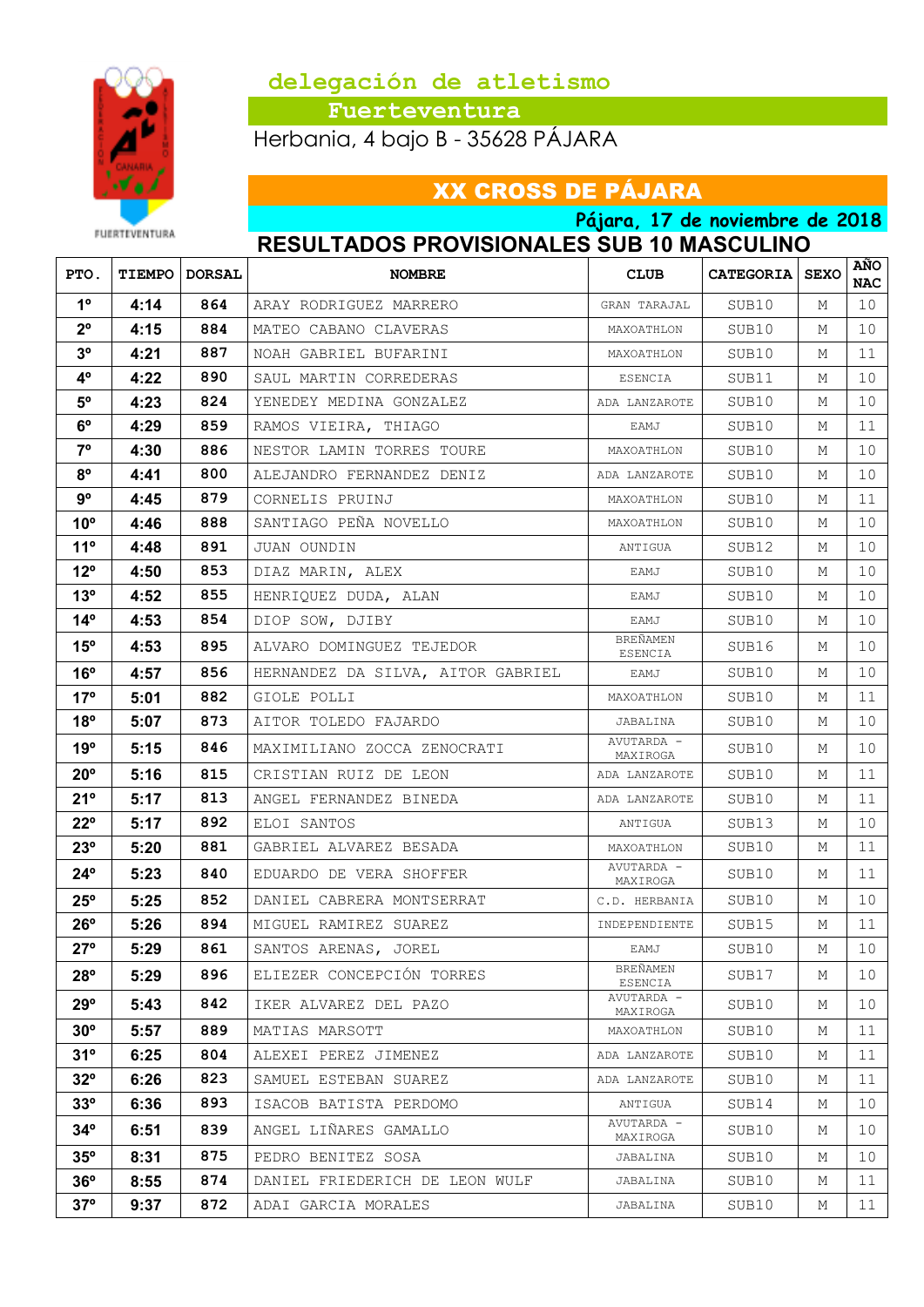

 **Fuerteventura**

Herbania, 4 bajo B - 35628 PÁJARA

## XX CROSS DE PÁJARA

**FUERTEVENTURA** 

**Pájara, 17 de noviembre de 2018**

#### **RESULTADOS PROVISIONALES SUB 10 FEMENINO**

| PTO.            |      | <b>TIEMPO   DORSAL</b> | <b>NOMBRE</b>                     | <b>CLUB</b>            | <b>CATEGORIA   SEXO</b> |   | <b>AÑO</b><br><b>NAC</b> |
|-----------------|------|------------------------|-----------------------------------|------------------------|-------------------------|---|--------------------------|
| 1 <sup>0</sup>  | 4:48 | 984                    | CARMEN BOUE RUIZ                  | BREÑAMEN<br>ESENCIA    | SUB10                   | F | 10                       |
| $2^{\circ}$     | 4:54 | 963                    | EMMA PEÑA BELLAVIA                | MAXOATHLON             | SUB10                   | F | 10                       |
| 3 <sup>o</sup>  | 4:56 | 871                    | ROZA LAFODKA                      | GRAN TARAJAL           | SUB10                   | F | 10                       |
| $4^{\circ}$     | 5:02 | 939                    | PEREZ ALONSO, DANIELA             | EAMJ                   | SUB10                   | F | 10                       |
| $5^{\circ}$     | 5:09 | 817                    | IRENE RODRIGUEZ LOPEZ             | ADA<br>LANZAROTE       | SUB10                   | F | 10                       |
| $6^{\circ}$     | 5:23 | 940                    | MELLANI DUARTE NIEVES             | GLOBARA                | SUB10                   | F | 10                       |
| 70              | 5:27 | 953                    | VALERIA SANTANA FEBLES            | GRAN TARAJAL           | SUB10                   | F | 10                       |
| $8^{\circ}$     | 5:36 | 961                    | AMAIA MOREDA VEGA                 | MAXOATHLON             | SUB10                   | F | 10                       |
| 9°              | 5:40 | 967                    | MARTINA CABANO CLAVERAS           | MAXOATHLON             | SUB10                   | F | 10                       |
| 10 <sup>o</sup> | 5:48 | 933                    | FRANCÉS JIMÉNEZ, NAOMI DEL CARMEN | EAMJ                   | SUB10                   | F | 10                       |
| 11 <sup>°</sup> | 5:56 | 910                    | GAZMIRA PEREIRA SANTOS            | AVUTARDA -<br>MAXIROGA | SUB10                   | F | 10                       |
| $12^{\circ}$    | 5:57 | 934                    | LAZO ROZADOS, SARA                | EAMJ                   | SUB10                   | F | 11                       |
| 13 <sup>o</sup> | 6:08 | 973                    | YULISSA SEDES CABRERA             | MAXOATHLON             | SUB10                   | F | 10                       |
| $14^{\circ}$    | 6:11 | 964                    | LESLIE MARIA QUINTO               | MAXOATHLON             | SUB10                   | F | 10                       |
| $15^{\circ}$    | 6:18 | 987                    | IRIA BLANCO CAZORLA               | ANTIGUA                | SUB10                   | F | 10                       |
| $16^{\circ}$    | 6:21 | 986                    | DÁCIL HERNANDEZ TEJERA            | ANTIGUA                | SUB10                   | F | 10                       |
| $17^{\circ}$    | 6:28 | 960                    | ORIANA SOFIA GOMEZ VASQUEZ        | JABALINA               | SUB10                   | F | 11                       |
| 18°             | 6:28 | 991                    | VALERIA CABRERA RODRIGUEZ         | BREÑAMEN<br>ESENCIA    | SUB10                   | F | 11                       |
| 19°             | 6:38 | 931                    | CROSA, JUANA                      | EAMJ                   | SUB10                   | F | 10                       |
| $20^{\circ}$    | 6:39 | 970                    | MIRELLA FUENTES                   | MAXOATHLON             | SUB10                   | F | 10                       |
| 21°             | 6:44 | 988                    | MARIA TALAVERA MARTÍN             | ANTIGUA                | SUB10                   | F | 10                       |
| $22^{\circ}$    | 6:50 | 941                    | ADARA PEREZ SANTANA               | GRAN TARAJAL           | SUB10                   | F | 11                       |
| 23°             | 7:09 | 917                    | ITHAISA HERRERA GOMEZ             | AVUTARDA -<br>MAXIROGA | SUB10                   | F | 10                       |
| $24^{\circ}$    | 7:16 | 946                    | SANDRA INMACULADA CANÓN MIRANDA   | GRAN TARAJAL           | SUB10                   | F | 11                       |
| $25^{\circ}$    | 7:27 | 942                    | AFRICA GARCIA MARTIN              | GRAN TARAJAL           | SUB10                   | F | 11                       |
| 26°             | 7:31 | 989                    | AHINARA DIAZ RODRIGUEZ            | ANTIGUA                | SUB10                   | F | 10                       |
| $27^\circ$      | 7:32 | 990                    | ANDREA HERNANDEZ GIL              | ANTIGUA                | SUB10                   | F | 11                       |
| 28°             | 7:34 | 930                    | DANIELA FORTES CERDEÑA            | C.D.<br>HERBANIA       | SUB10                   | F | 10                       |
| 29°             | 7:36 | 937                    | MARÍN CAPOTE, MIRIAN              | EAMJ                   | SUB10                   | F | 11                       |
| $30^\circ$      | 7:37 | 985                    | AINARA HERNÁNDEZ CASADO           | ANTIGUA                | SUB10                   | F | 10                       |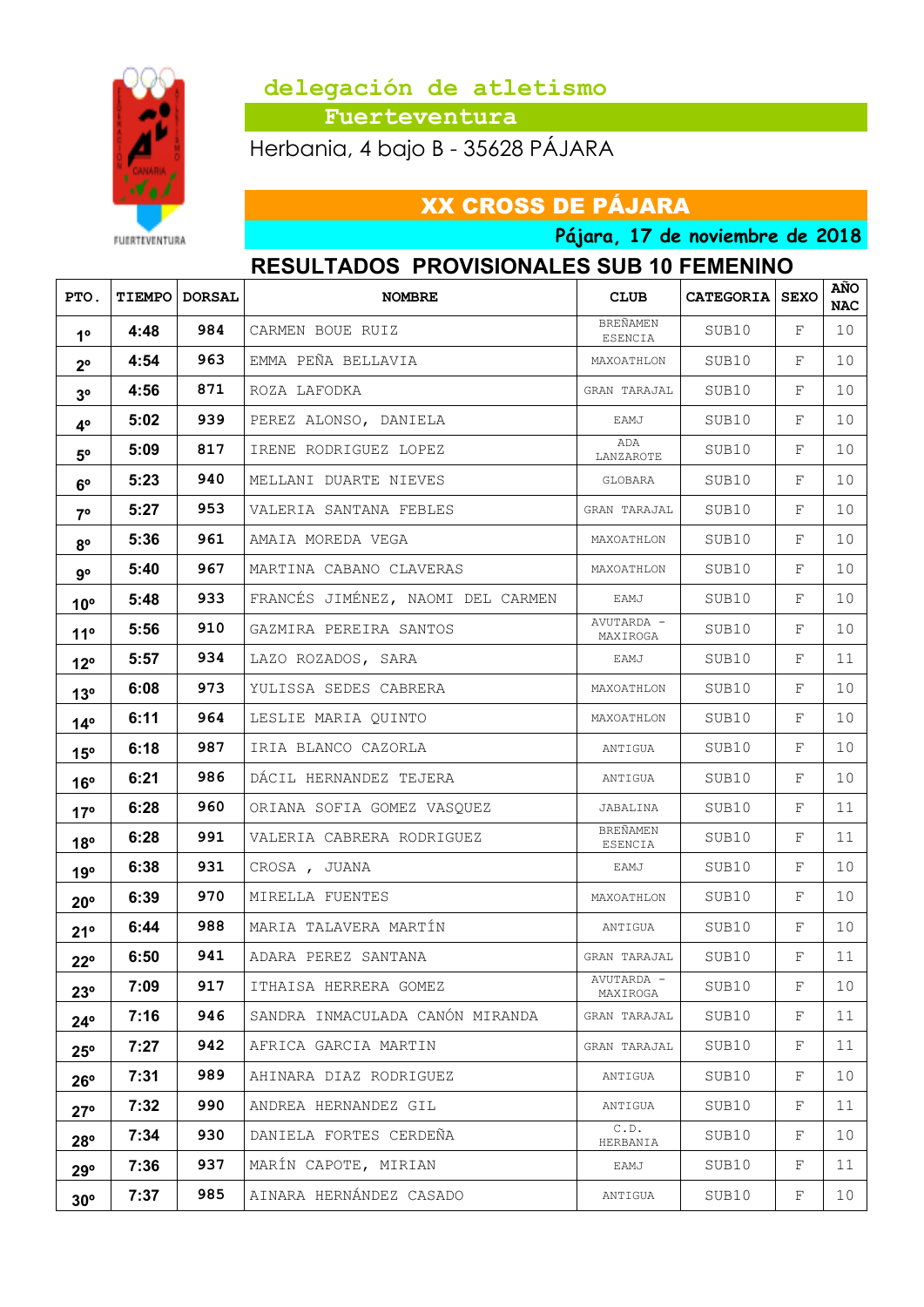

 **Fuerteventura**

Herbania, 4 bajo B - 35628 PÁJARA

XX CROSS DE PÁJARA

**Pájara, 17 de noviembre de 2018**

## **RESULTADOS PROVISIONALES SUB 12 MASCULINO**

| PTO.            | <b>TIEMPO</b> | <b>DORSAL</b> | <b>NOMBRE</b>                       | <b>CLUB</b>            | <b>CATEGORI</b><br>A | <b>SEX</b><br>$\circ$ | <b>AÑO</b><br><b>NAC</b> |
|-----------------|---------------|---------------|-------------------------------------|------------------------|----------------------|-----------------------|--------------------------|
| 1 <sup>0</sup>  | 5:30          | 630           | URIEL ALEJANDRO, ROLON CAMEJO       | ADA LANZAROTE          | SUB12                | М                     | 09                       |
| $2^{\circ}$     | 5:35          | 681           | MAIM NAVEIRAS PAOLETTI              | MAXOATHLON             | SUB12                | М                     | 09                       |
| 3 <sup>o</sup>  | 5:41          | 649           | DIAZ NCHAMA, JUAN JOSÉ              | EAMJ                   | SUB12                | М                     | 08                       |
| $4^{\circ}$     | 5:44          | 652           | MARTIN RODRIGUEZ, AITHOR<br>IVANJOB | EAMJ                   | SUB12                | М                     | 08                       |
| $5^{\circ}$     | 5:47          | 602           | ABIAN HERNANDEZ NODA                | ADA LANZAROTE          | SUB12                | М                     | 09                       |
| $6^{\circ}$     | 5:52          | <b>646</b>    | JAN CRUZADO MAJKUT                  | C. D.<br>Lanzatletas   | SUB <sub>12</sub>    | $\mathbf M$           | 09                       |
| $7^\circ$       | 5:55          | 647           | NICOLÁS HERNÁNDEZ MARTÍN            | C. D.<br>Lanzatletas   | SUB <sub>12</sub>    | $\mathbf{M}$          | 08                       |
| $8^{\circ}$     | 6:02          | 654           | ALEJANDRO RODRIGUEZ NUÑEZ           | GLOBARA                | SUB12                | М                     | 08                       |
| $9^{\circ}$     | 6:02          | 684           | MATTIA RIZZATO                      | MAXOATHLON             | SUB12                | М                     | 08                       |
| $10^{\circ}$    | 6:08          | 628           | TAYSIR SAIKAM TRASSIM               | ADA LANZAROTE          | SUB12                | М                     | 08                       |
| 11°             | 6:12          | 621           | TAREK LARROTCHA ARCO                | ADA LANZAROTE          | SUB12                | М                     | 09                       |
| $12^{\circ}$    | 6:17          | 678           | HUGO CEBALLOS DE LEÓN               | MAXOATHLON             | SUB12                | М                     | 08                       |
| 13 <sup>o</sup> | 6:17          | 679           | KAREL HENRICUS PRUINJ               | MAXOATHLON             | SUB12                | М                     | 09                       |
| $14^{\circ}$    | 6:21          | 656           | ARIEL NAVARRO BANAL                 | GRAN TARAJAL           | SUB12                | М                     | 09                       |
| $15^{\circ}$    | 6:24          | 639           | IAN AMADOR FANDIÑO                  | AVUTARDA -<br>MAXIROGA | SUB12                | М                     | 08                       |
| 16°             | 6:51          | 686           | F. JAVIER CABRERA CABRERA           | ANTIGUA                | SUB12                | М                     | 08                       |
| 17°             | 6:54          | 612           | OMAR MARTIN NODA                    | ADA LANZAROTE          | SUB12                | М                     | 08                       |
| $18^{\circ}$    | 7:17          | 685           | LUCAS PEREIRA SANTANA               | AVUTARDA -<br>MAXIROGA | SUB12                | М                     | 09                       |
| 19°             | 7:41          | 657           | DEREK M. PEREZ CABRERA              | GRAN TARAJAL           | SUB12                | М                     | 08                       |
| $20^{\circ}$    | 7:48          | 682           | MARCOS GOMEZ MORAN                  | MAXOATHLON             | SUB12                | М                     | 08                       |
| 21°             | 7:56          | 636           | AYTHAMI HERRERA GOMEZ               | AVUTARDA -<br>MAXIROGA | SUB12                | М                     | 09                       |
| $22^{\circ}$    | 8:19          | 688           | ANGEL PEREIRA SANTANA               | INDEPENDIENTE          | SUB12                | Μ                     | 08                       |
| 23°             | 8:38          | 687           | JOSUE JIMENEZ GONZALEZ              | BREÑAMEN<br>ESENCIA    | SUB12                | М                     | 09                       |
| $24^{\circ}$    | 10:21         | 665           | ANGEL GABRIEL CONSTANTIN<br>OANCEA  | JABALINA               | SUB12                | М                     | 08                       |
| $25^{\circ}$    | 10:22         | 666           | GORKA SANTANA ACUÑA                 | JABALINA               | SUB12                | М                     | 09                       |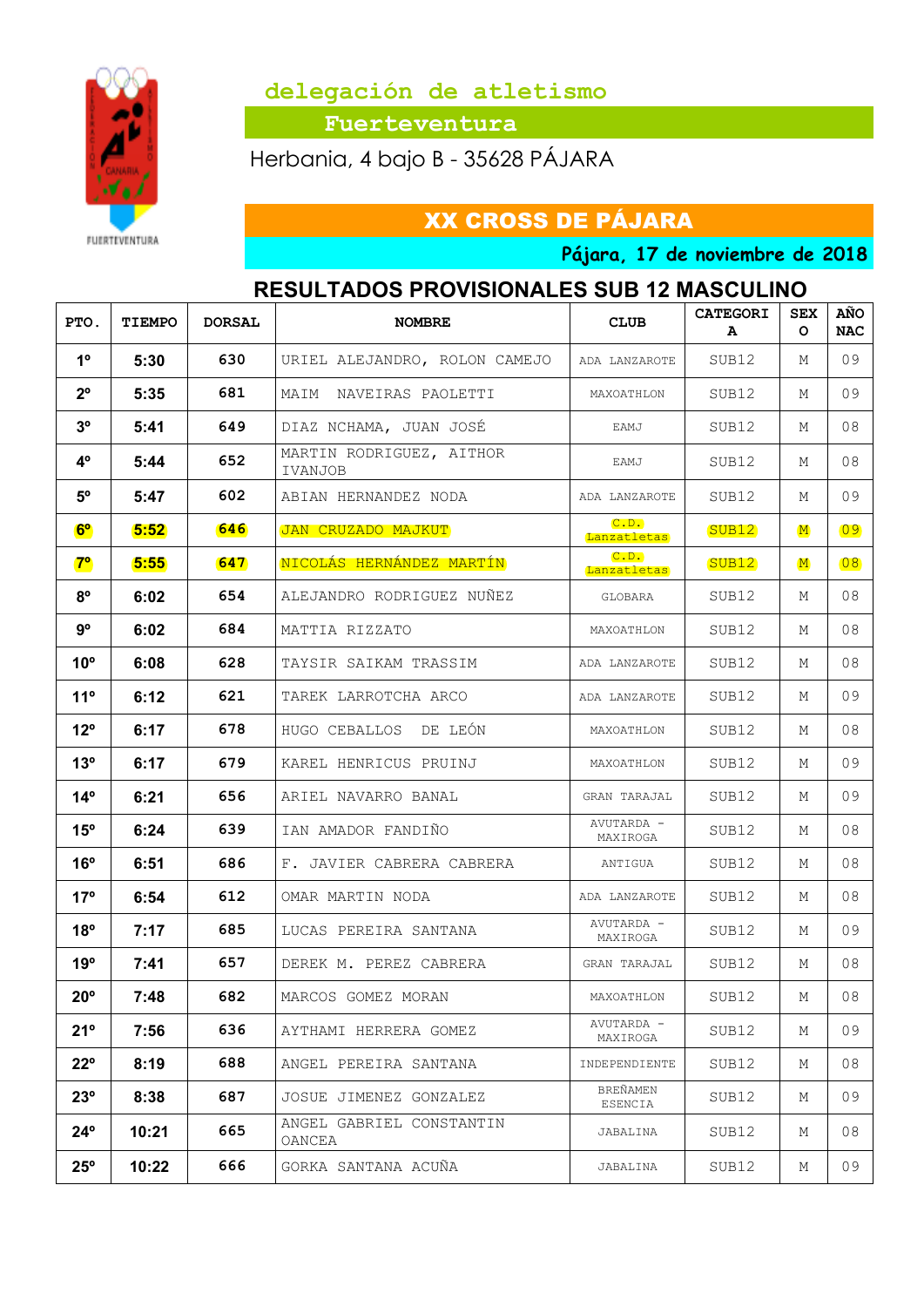

 **Fuerteventura**

Herbania, 4 bajo B - 35628 PÁJARA

#### **FUERTEVENTURA**

XX CROSS DE PÁJARA

**Pájara, 17 de noviembre de 2018**

## **RESULTADOS PROVISIONALES SUB 12 FEMENINO**

| PTO.            |      | <b>TIEMPO   DORSAL</b> | <b>NOMBRE</b>                          | <b>CLUB</b>                 | <b>CATEGORIA   SEXO</b> |              | AÑO<br><b>NAC</b> |
|-----------------|------|------------------------|----------------------------------------|-----------------------------|-------------------------|--------------|-------------------|
| 1 <sup>°</sup>  | 4:26 | 764                    | DAYSI FABRE                            | MAXOATHLON                  | SUB12                   | F            | 08                |
| $2^{\circ}$     | 4:30 | 746                    | FERNANDES FURTADO, YASMIN<br>FREDERICA | EAMJ                        | SUB12                   | F            | 08                |
| 3 <sup>o</sup>  | 4:31 | 743                    | DE LEON TRUJILLO, NEREA                | EAMJ                        | SUB12                   | F            | 08                |
| 4 <sup>o</sup>  | 4:34 | 768                    | VALERIA FIGUEROA PÉREZ                 | MAXOATHLON                  | SUB12                   | F            | 09                |
| $5^{\circ}$     | 4:35 | 736                    | LUCIA RODRIGUEZ GONZALEZ               | AVUTARDA -<br>MAXIROGA      | SUB12                   | F            | 08                |
| $6^{\circ}$     | 4:42 | 772                    | MAJE RODRIGUEZ DELGADO                 | ANTIGUA                     | SUB12                   | F            | 08                |
| $7^{\circ}$     | 4:43 | 758                    | M ALEJANDRA HERNANDEZ CARBALLO         | GRAN TARAJAL                | SUB12                   | F            | 08                |
| $8^{\circ}$     | 4:44 | 738                    | SHEILA MARIA QUINTERO SILVA            | AVUTARDA -<br>MAXIROGA      | SUB12                   | F            | 08                |
| $9^{\circ}$     | 4:46 | 771                    | AINHOA SANTANA MENDEZ                  | BRENASMEN<br>ESENCIA        | SUB12                   | F            | 08                |
| 10 <sup>o</sup> | 4:50 | 754                    | TORRES MATOSO, ARIDIA                  | EAMJ                        | SUB12                   | F            | 09                |
| $11^{\circ}$    | 4:53 | 767                    | PAULA LA TIORRE PARROQUE               | MAXOATHLON                  | SUB12                   | F            | 08                |
| $12^{\circ}$    | 5:00 | 774                    | IRAYA AVILA JIMENEZ                    | <b>BRENASMEN</b><br>ESENCIA | SUB12                   | F            | 08                |
| 13 <sup>°</sup> | 5:02 | 769                    | YASMILEY HERNÁNDEZ RAMOS               | INDEPENDIENTE               | SUB12                   | F            | 08                |
| $14^{\circ}$    | 5:06 | 763                    | CARLOTA SANCHO BERLANGA                | MAXOATHLON                  | SUB12                   | F            | 08                |
| $15^{\circ}$    | 5:12 | 775                    | DAYANA MICHELLE                        | GRAN TARAJAL                | SUB12                   | F            | 08                |
| $16^{\circ}$    | 5:21 | 740                    | KIANA BLANCO GARCÍA                    | C.D.<br>Lanzatletas         | SUB <sub>12</sub>       | $\mathbf{F}$ | 08                |
| 17°             | 5:21 | 766                    | MARIA SORRENTINO                       | MAXOATHLON                  | SUB12                   | F            | 09                |
| $18^{\circ}$    | 5:24 | 770                    | TAIRY GARCÍA HERNANDEZ                 | INDEPENDIENTE               | SUB12                   | F            | 09                |
| 19°             | 5:34 | 773                    | INDIRA AVILA JIMENEZ                   | BRENASMEN<br>ESENCIA        | SUB12                   | F            | 09                |
| $20^{\circ}$    | 5:46 | 739                    | AMAYA RODRIGUEZ CESPEDES               | GLOBARA                     | SUB12                   | F            | 08                |
| 21°             | 5:49 | 735                    | LARA DOMINICI GOMEZ                    | AVUTARDA -<br>MAXIROGA      | SUB12                   | F            | 08                |
| $22^{\circ}$    | 5:53 | 776                    | IRENE SARABIA JARA                     | INDEPENDIENTE               | SUB12                   | F            | 08                |
| 23°             | 6:10 | 744                    | DIAZ ALVAREZ, GIULIA MARIA             | EAMJ                        | SUB12                   | F            | 09                |
| $24^{\circ}$    | 6:15 | 723                    | SAMARA ROCIO RODRIGUEZ                 | ADA LANZAROTE               | SUB12                   | F            | 08                |
| $25^{\circ}$    | 7:25 | 753                    | SANTOS TRUJILLO, ARIADNE               | EAMJ                        | SUB12                   | F            | 09                |
| $26^{\circ}$    | 7:29 | 759                    | ADRIANA DIAZ BENTANCOR                 | JABALINA                    | SUB12                   | F            | 09                |
| $27^{\circ}$    | 7:38 | 761                    | CAMILA MARTIN URIBE                    | JABALINA                    | SUB12                   | F            | 08                |
| 28°             | 7:45 | 747                    | GOMEZ TOBAR, AHINOA                    | EAMJ                        | SUB12                   | F            | 09                |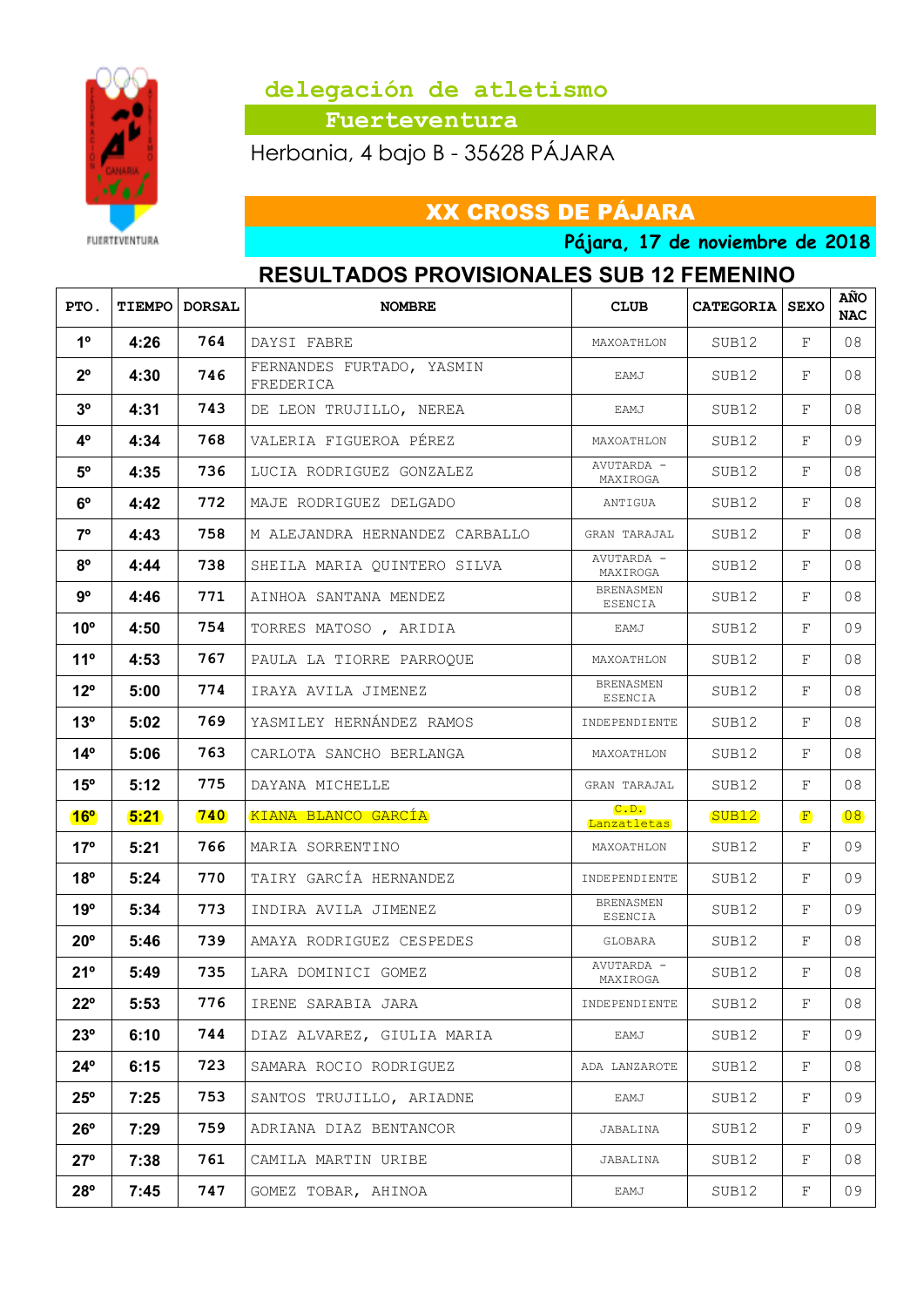

 **Fuerteventura**

Herbania, 4 bajo B - 35628 PÁJARA

XX CROSS DE PÁJARA

**Pájara, 17 de noviembre de 2018**

## **RESULTADOS PROVISIONALES SUB 14 MASCULINO**

| <b>PTO</b>      | TIEMPO | <b>DORSAL</b> | <b>NOMBRE</b>                | <b>CLUB</b>                       | <b>CATEGORIA SEXO</b> |             | AÑO<br><b>NAC</b> |
|-----------------|--------|---------------|------------------------------|-----------------------------------|-----------------------|-------------|-------------------|
| 1 <sup>°</sup>  | 10:52  | 451           | RICARDO LERMA RENDA          | MAXOATHLON                        | SUB14                 | М           | 06                |
| $2^{\circ}$     | 11:03  | 402           | ALVARO PADILLA RAMIREZ       | ADA<br>LANZAROTE                  | SUB14                 | М           | 07                |
| 3 <sup>o</sup>  | 11:03  | 417           | ROBERTO PADILLA RAMIREZ      | ADA<br>LANZAROTE                  | SUB14                 | М           | 06                |
| 4 <sup>o</sup>  | 11:04  | 403           | DARIO CALLERO CARABALLO      | ADA<br>LANZAROTE                  | SUB14                 | М           | 07                |
| $5^{\circ}$     | 11:09  | 469           | DOMINGO REYES SANTANA        | AVUTARDA -<br>MAXIROGA            | SUB14                 | М           | 06                |
| $6^{\circ}$     | 11:53  | 418           | SAUL NOLLA ARMAS             | ADA<br>LANZAROTE                  | SUB14                 | М           | 06                |
| 7°              | 11:59  | 400           | ADRIAN CALERO FERNANDEZ      | ADA<br>LANZAROTE                  | SUB14                 | М           | 06                |
| $8^{\circ}$     | 12:06  | 401           | ADUEN MERINO GOMEZ           | ADA<br>LANZAROTE                  | SUB14                 | М           | 07                |
| 9°              | 12:06  | 435           | FERNANDO PEREZ HERNANDEZ     | GLOBARA                           | SUB14                 | М           | 06                |
| 10 <sup>o</sup> | 12:12  | 468           | JUAN BETANCOR ALVAREZ        | <b>BREÑAMEN</b><br><b>ESENCIA</b> | SUB14                 | М           | 07                |
| 11°             | 13:01  | 415           | MARCOS JOSE, DOMINGUEZ AIRES | ADA<br>LANZAROTE                  | SUB14                 | М           | 07                |
| $12^{\circ}$    | 13:24  | 424           | GARIEL FLORES CABRERA        | AVUTARDA -<br>MAXIROGA            | SUB14                 | М           | 06                |
| 13 <sup>o</sup> | 13:28  | 431           | PABLO MARTÍN PÉREZ           | C. D.<br>Lanzatletas              | SUB <sub>14</sub>     | $\mathbf M$ | 06                |
| $14^{\circ}$    | 14:16  | 404           | DAVID LONDOÑO ZAPATA         | ADA<br>LANZAROTE                  | SUB14                 | М           | 06                |
| $15^{\circ}$    | 14:31  | 471           | ENMANUEL JAPREZ ESCANIO      | GRAN TARAJAL                      | SUB14                 | М           | 07                |
| 16 <sup>o</sup> | 14:57  | 429           | JANKO GHERSINI GARCÍA        | C.D.<br>Lanzatletas               | SUB14                 | $\mathbf M$ | 06                |
| $17^{\circ}$    | 16:07  | 434           | BRAIS MAYO BOALHOSA          | GLOBARA                           | SUB14                 | М           | 07                |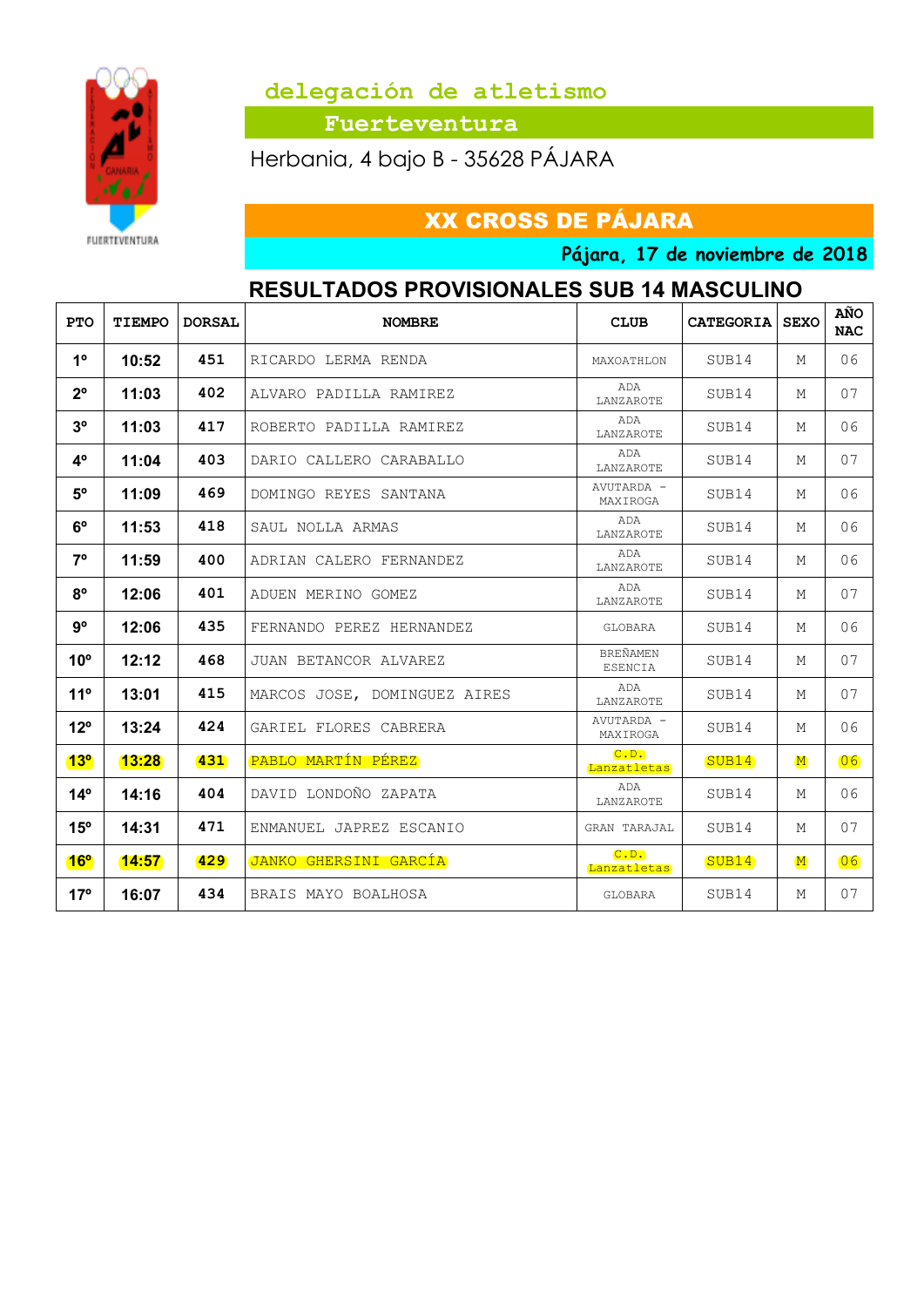

 **Fuerteventura**

Herbania, 4 bajo B - 35628 PÁJARA

# XX CROSS DE PÁJARA

**Pájara, 17 de noviembre de 2018 RESULTADOS PROVISIONALES SUB 14 FEMENINO**

| PTO.            |       | <b>TIEMPO   DORSAL</b> | <b>NOMBRE</b>                     | <b>CLUB</b>            | <b>CATEGORIA   SEXO</b> |              | <b>ANO</b><br><b>NAC</b> |
|-----------------|-------|------------------------|-----------------------------------|------------------------|-------------------------|--------------|--------------------------|
| 1 <sup>0</sup>  | 5:37  | 502                    | AITANA RODRIGUEZ VILLA            | ADA LANZAROTE          | SUB14                   | F            | 07                       |
| 2 <sup>o</sup>  | 5:52  | 557                    | MAITE REYES BRETSCHNEIDER         | C.D.<br>Lanzatletas    | SUB14                   | $\mathbf{F}$ | 06                       |
| 3 <sup>o</sup>  | 5:53  | 581                    | DILETTA FORTÍN                    | MAXOATHLON             | SUB14                   | F            | 06                       |
| 4 <sup>o</sup>  | 5:54  | 540                    | GEMMA LIÑARES GAMALLO             | AVUTARDA -<br>MAXIROGA | SUB14                   | F            | 06                       |
| $5^{\circ}$     | 5:59  | 520                    | SARA BONILLA CAMACHO              | ADA LANZAROTE          | SUB14                   | F            | 06                       |
| $6^{\circ}$     | 6:00  | 533                    | BRENDA HERRERA RODRIGUEZ          | AVUTARDA -<br>MAXIROGA | SUB14                   | F            | 06                       |
| $7^{\circ}$     | 6:06  | 530                    | ANDREA ROGER HERNANDEZ            | AVUTARDA -<br>MAXIROGA | SUB14                   | F            | 06                       |
| $8^{\circ}$     | 6:08  | 583                    | PAULA ARMAS GONZALEZ              | BREÑAMEN<br>ESENCIA    | SUB14                   | F            | 06                       |
| 9°              | 6:12  | 509                    | ANNA SHOPIA, VIDDO                | ADA LANZAROTE          | SUB14                   | F            | 07                       |
| $10^{\circ}$    | 6:18  | 553                    | SARA CARABALLETO AVERO            | AVUTARDA -<br>MAXIROGA | SUB14                   | F            | 07                       |
| $11^{\circ}$    | 6:19  | 511                    | IDAIRA RODRIGUEZ CRUZ             | ADA LANZAROTE          | SUB14                   | F            | 07                       |
| $12^{\circ}$    | 6:24  | 558                    | NOA CAMACHO GONZÁLEZ DEL CASTILLO | C. D.<br>Lanzatletas   | SUB14                   | $\mathbf{F}$ | 06                       |
| $13^{\circ}$    | 6:25  | 560                    | CABRERA AGUIAR, ALBA              | EAMJ                   | SUB14                   | F            | 07                       |
| $14^{\circ}$    | 6:26  | 568                    | ANA GABRIELA GOMEZ RODRIGUEZ      | JABALINA               | SUB14                   | F            | 07                       |
| $15^{\circ}$    | 6:29  | 545                    | MARIA ALBERTO MARTIN              | AVUTARDA -<br>MAXIROGA | SUB14                   | F            | 06                       |
| $16^{\circ}$    | 6:33  | 563                    | MELIAN BETANCOR, ALBA             | EAMJ                   | SUB14                   | F            | 07                       |
| 17 <sup>°</sup> | 6:34  | 556                    | DANIELA BRITO CEJAS               | C. D.<br>Lanzatletas   | SUB14                   | $\mathbf{F}$ | 06                       |
| $18^{\circ}$    | 6:36  | 529                    | ALEJANDRA GALVAM DE LEON          | AVUTARDA -<br>MAXIROGA | SUB14                   | F            | 06                       |
| 19°             | 6:42  | 561                    | DIENG DIENG, ROKHAYA              | EAMJ                   | SUB14                   | F            | 06                       |
| $20^{\circ}$    | 6:43  | 582                    | GISELA DUQUE HIERRO               | MAXOATHLON             | SUB14                   | F            | 06                       |
| 21°             | 6:44  | 512                    | IRAIMA MEDINA GONZALEZ            | ADA LANZAROTE          | SUB14                   | F            | 07                       |
| $22^{\circ}$    | 6:53  | 559                    | YULI ZAPATA PERALTA               | C. D.<br>Lanzatletas   | SUB14                   | F            | 07                       |
| $23^{\circ}$    | 7:01  | 516                    | PRISCILA RAMIREZ BARROS           | ADA LANZAROTE          | SUB14                   | F            | 07                       |
| $24^{\circ}$    | 7:10  | 555                    | <b>ANIKA RECHER CORUJO</b>        | C. D.<br>Lanzatletas   | SUB14                   | $\mathbf{F}$ | 06                       |
| $25^{\circ}$    | 7:25  | 566                    | YAIZA TABAREZ NUÑEZ               | GLOBARA                | SUB14                   | $\mathbf{F}$ | 07                       |
| $26^{\circ}$    | 7:27  | 508                    | ALEXIA VIÑA DIEPPA                | ADA LANZAROTE          | SUB14                   | F            | 07                       |
| $27^\circ$      | 7:33  | 574                    | NICOLE BREA SUAREZ                | JABALINA               | SUB14                   | F            | 07                       |
| $28^{\circ}$    | 7:35  | 562                    | HIERRO DE LA CRUZ, GISELA D.      | EAMJ                   | SUB14                   | F            | 07                       |
| $29^\circ$      | 8:13  | 565                    | LAURA PONCE RAMOS                 | GLOBARA                | SUB14                   | F            | 07                       |
| $30^\circ$      | 8:46  | 569                    | LUCIA VILLAR FERRERAS             | JABALINA               | SUB14                   | F            | 07                       |
| $31^\circ$      | 9:18  | 584                    | ELENA GUARDIET CURBELO            | MAXIROGA               | SUB14                   | F            | 06                       |
| $32^{\circ}$    | 9:28  | 575                    | TAMARA CASTRO ANGULO              | JABALINA               | SUB14                   | F            | 07                       |
| $33^\circ$      | 9:52  | 570                    | MANUEL ROSA ARBELO                | JABALINA               | SUB14                   | F            | 07                       |
| $34^\circ$      | 10:10 | 579                    | VANIA BLANCO MEDINA               | JABALINA               | SUB14                   | F            | 07                       |
| $35^\circ$      | 10:32 | 572                    | MARTHA SANCHEZ GONZALEZ           | JABALINA               | SUB14                   | F            | 07                       |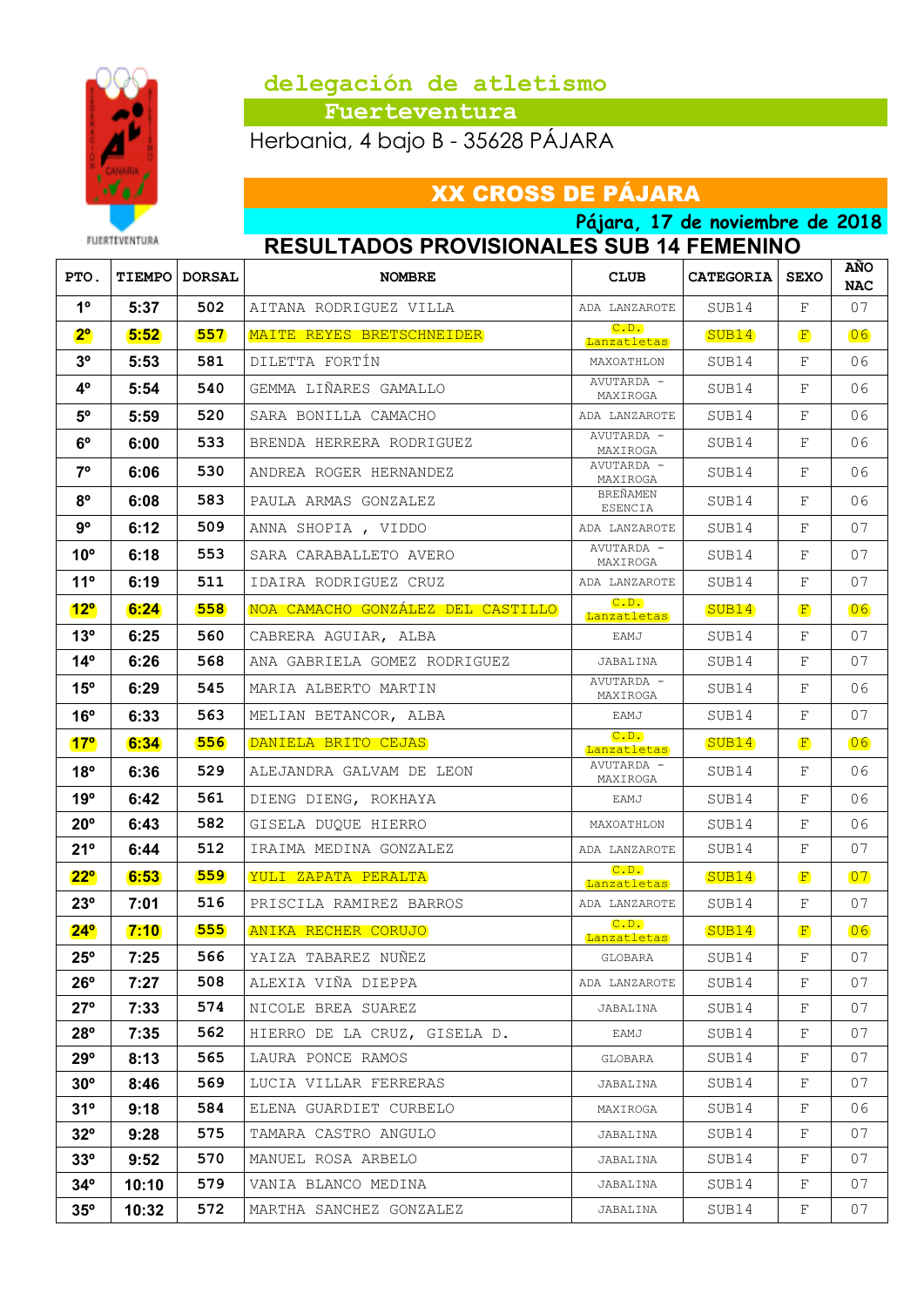

 **Fuerteventura**

Herbania, 4 bajo B - 35628 PÁJARA

XX CROSS DE PÁJARA

**Pájara, 17 de noviembre de 2018**

## **RESULTADOS PROVISIONALES SUB 16 MASCULINO**

| PTO.           | TIEMPO | <b>DORSAL</b> | <b>NOMBRE</b>               | <b>CLUB</b>          | <b>CATEGORIA</b>  | <b>SEXO</b> | AÑO<br><b>NAC</b> |
|----------------|--------|---------------|-----------------------------|----------------------|-------------------|-------------|-------------------|
| 1 <sup>°</sup> | 16:18  | 221           | ARMAS ALONSO, ALVARO        | EAMJ                 | SUB16             | М           | 04                |
| $2^{\circ}$    | 16:24  | 209           | PEDRO JOSE, PADILLA RAMIREZ | ADA LANZAROTE        | SUB16             | М           | 04                |
| 3 <sup>o</sup> | 16:26  | 214           | NAUZET GARCÍA GIL           | C.D.<br>Lanzatletas  | SUB <sub>16</sub> | $\mathbf M$ | $\boxed{05}$      |
| 4 <sup>°</sup> | 16:58  | 216           | SAÚL RODRÍGUEZ PÉREZ        | C. D.<br>Lanzatletas | SUB16             | $\mathbf M$ | $\overline{04}$   |
| $5^{\circ}$    | 17:07  | 200           | ALVARO FERNANDEZ CABRERA    | ADA LANZAROTE        | SUB16             | М           | 0 <sub>4</sub>    |
| $6^{\circ}$    | 18:07  | 223           | SGHIRE GHARAS, AMIR         | EAMJ                 | SUB16             | М           | 0.5               |
| $7^{\circ}$    | 18:29  | 205           | CESAR RODRIGUEZ SANTAMARIÑA | ADA LANZAROTE        | SUB16             | М           | 04                |
| $8^{\circ}$    | 19:10  | 246           | BRAYAN REYES GUTIERREZ      | INDEPENDIENTE        | SUB16             | М           | 04                |
| $9^{\circ}$    | 19:23  | 230           | PABLO JESÚS MOREDA VEGA     | MAXOATHLON           | SUB16             | М           | 05                |
| $10^{\circ}$   | 19:44  | 231           | SAMUEL GONZÁLEZ JIMÉNEZ     | MAXOATHLON           | SUB16             | М           | 0.5               |
| 11°            | 19:54  | 206           | KUBRAT ANGELOV BETANCORT    | ADA LANZAROTE        | SUB16             | М           | 04                |
| $12^{\circ}$   | 19:55  | 245           | RACHY EREFYOY               | MAXOATHLON           | SUB16             | М           | 05                |
| $13^{\circ}$   | 21:25  | 224           | HERNAN JAMES LOPEZ SHANAHAN | GLOBARA              | SUB16             | М           | 0 <sub>4</sub>    |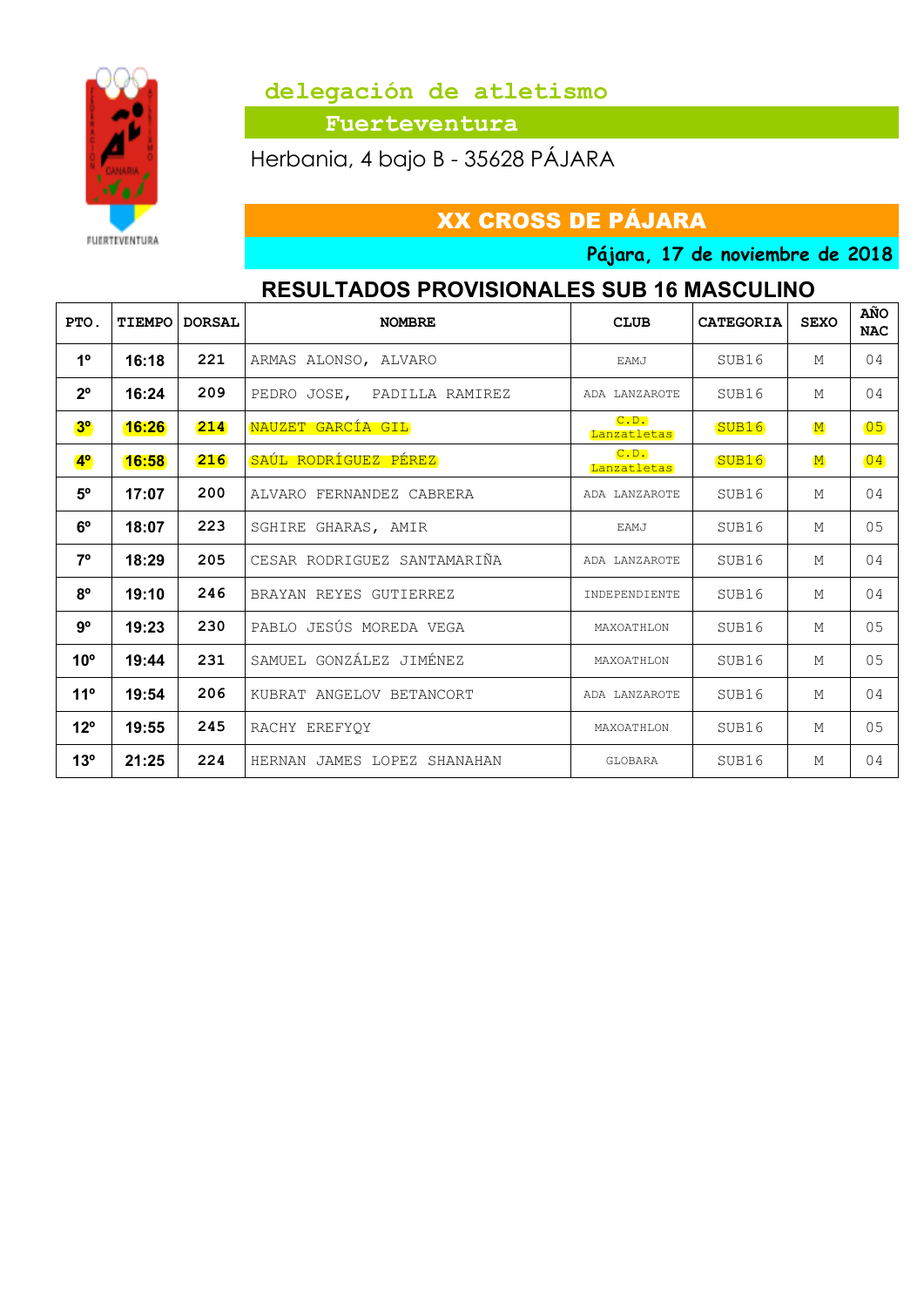

 **Fuerteventura**

Herbania, 4 bajo B - 35628 PÁJARA

XX CROSS DE PÁJARA

**Pájara, 17 de noviembre de 2018**

## **RESULTADOS PROVISIONALES SUB 16 FEMENINO**

| PTO.           | <b>TIEMPO</b> | <b>DORSAL</b> | <b>NOMBRE</b>                           | <b>CLUB</b>            | <b>CATEGORIA</b> | <b>SEXO</b>  | AÑO<br><b>NAC</b> |
|----------------|---------------|---------------|-----------------------------------------|------------------------|------------------|--------------|-------------------|
| 1 <sup>0</sup> | 11:07         | 321           | BARBUZANO RODRIGUEZ, AINHOA             | EAMJ                   | SUB16            | F            | 05                |
| $2^{\circ}$    | 11:36         | 329           | DEANA, YANIRA                           | EAMJ                   | SUB16            | F            | 04                |
| 3 <sup>o</sup> | 11:57         | 308           | LAURA RODRIGUEZ OUBIÑA                  | ADA LANZAROTE          | SUB16            | F            | 04                |
| 4°             | 12:02         | 309           | SELINA TSECHING, DELGADO SO             | ADA LANZAROTE          | SUB16            | F            | 05                |
| $5^{\circ}$    | 12:07         | 318           | LIDIA REYES BRETSCHNEIDER               | C. D.<br>Lanzatletas   | SUB16            | $\mathbf{F}$ | $\overline{05}$   |
| $6^{\circ}$    | 12:41         | 311           | YLENIA RUIZ DE LEON                     | ADA LANZAROTE          | SUB16            | F            | 05                |
| $7^{\circ}$    | 12:46         | 337           | RINO DOS SANTOS FELIX, MURIEL           | EAMJ                   | SUB16            | F            | 04                |
| $8^{\circ}$    | 13:04         | 330           | GIL VELAZQUEZ, CELIA                    | EAMJ                   | SUB16            | F            | 05                |
| $9^{\circ}$    | 13:18         | 306           | CRISTINA DEL ROSARIO, JORGE<br>GONZALEZ | ADA LANZAROTE          | SUB16            | F            | 04                |
| $10^{\circ}$   | 13:24         | 327           | DEANA, EMMA                             | EAMJ                   | SUB16            | F            | 04                |
| $11^{\circ}$   | 13:32         | 319           | AOUNI JOUADRI, SARA                     | EAMJ                   | SUB16            | F            | 05                |
| $12^{\circ}$   | 13:33         | 333           | MARTÍNEZ SANTANA, EVELYN                | EAMJ                   | SUB16            | F            | 05                |
| $13^{\circ}$   | 13:37         | 385           | YARELI GARCIA HIERRO                    | EAMJ                   | SUB16            | F            | 05                |
| $14^{\circ}$   | 14:05         | 335           | MORALES CONCEPCION, AINHOA              | EAMJ                   | SUB16            | F            | 04                |
| $15^{\circ}$   | 14:13         | 356           | SONYA TREVISAN                          | MAXOATHLON             | SUB16            | F            | 04                |
| $16^{\circ}$   | 14:18         | 345           | EVELYN ELISA GONZALEZ MARTIN            | GLOBARA                | SUB16            | F            | 04                |
| $17^{\circ}$   | 14:22         | 386           | ZULEMA HERNANDEZ DE LEON                | GLOBARA                | SUB16            | F            | 04                |
| $18^{\circ}$   | 14:31         | 323           | CASALEIRO FERNANDEZ, LAURA              | EAMJ                   | SUB16            | F            | 05                |
| 19°            | 14:50         | 320           | AROCHA MARRERO, INDIA DEL CARMEN        | EAMJ                   | SUB16            | F            | 04                |
| $20^{\circ}$   | 15:12         | 387           | MARIA TABOADA QUINTERO                  | GLOBARA                | SUB16            | F            | 05                |
| 21°            | 15:16         | 344           | ELIZABETH DIAZ NICOLAS                  | GLOBARA                | SUB16            | F            | 05                |
| $22^{\circ}$   | 15:56         | 346           | NARELL DUARTE NIEVES                    | GLOBARA                | SUB16            | F            | 05                |
| 23°            | 16:10         | 317           | GUILLERMINA MARTINEZ SANCHEZ            | AVUTARDA -<br>MAXIROGA | SUB16            | F            | 05                |
| $24^{\circ}$   | 17:06         | 332           | HERNANDEZ NAVARRO, NEZIRA               | EAMJ                   | SUB16            | F            | 05                |
| $25^{\circ}$   | 18:02         | 353           | GISELLA PEREA GARCÍA                    | MAXOATHLON             | SUB16            | F            | 05                |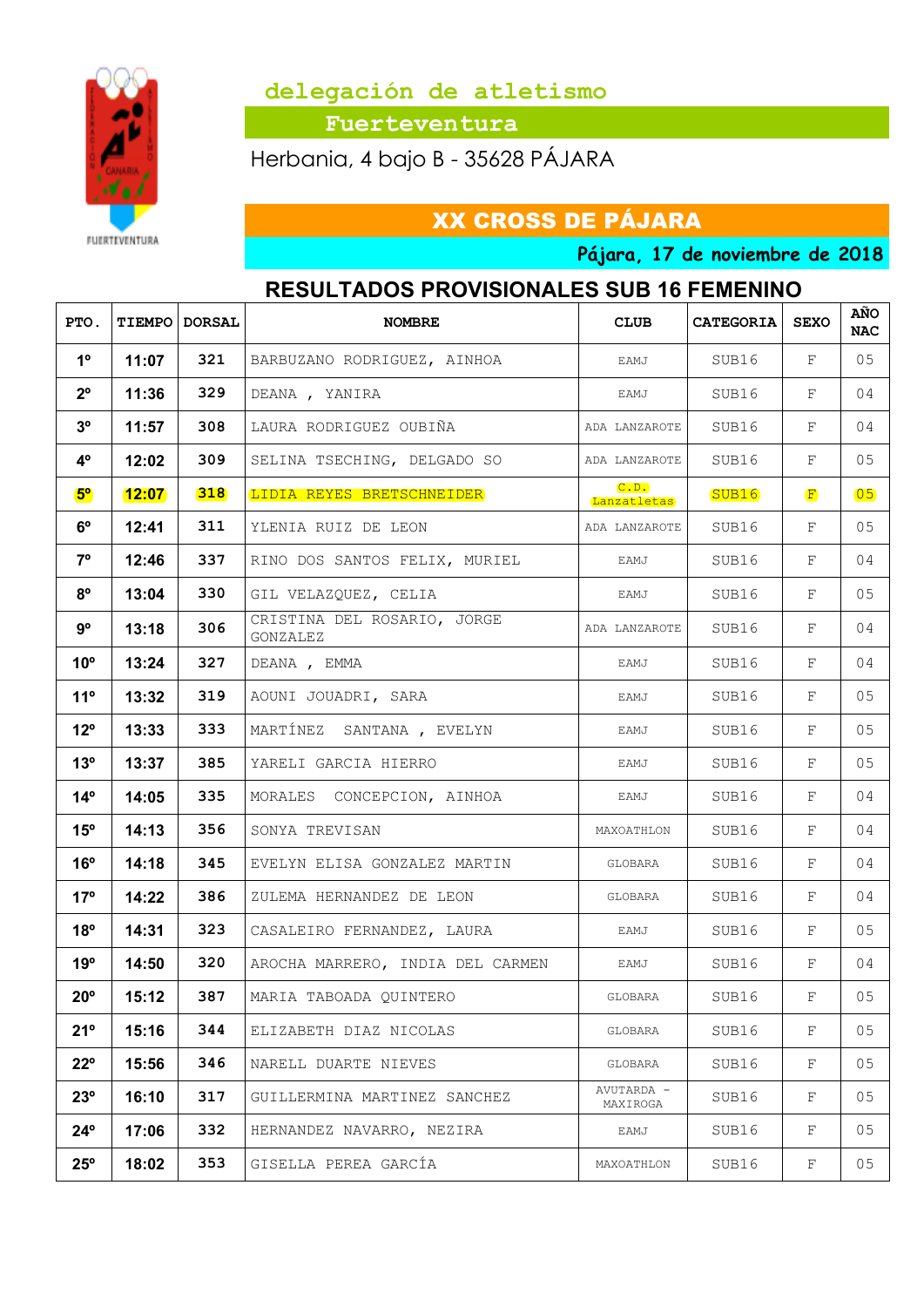

 **Fuerteventura**

Herbania, 4 bajo B - 35628 PÁJARA

## XX CROSS DE PÁJARA

**Pájara, 17 de noviembre de 2018**

## **RESULTADOS PROVISIONALES SUB 18 MASCULINO**

| PTO.            | TIEMPO | <b>DORSAL</b> | <b>NOMBRE</b>                   | <b>CLUB</b>   | <b>CATEGORIA SEXO</b> |   | AÑO<br><b>NAC</b> |
|-----------------|--------|---------------|---------------------------------|---------------|-----------------------|---|-------------------|
| 1 <sup>0</sup>  | 20:39  | 361           | DARIO PRADO VILAR               | ADA LANZAROTE | SUB18                 | М | 03                |
| $2^{\circ}$     | 20:55  | 380           | AKASH NADWANI                   | MAXOATHLON    | SUB18                 | М | 03                |
| 3 <sup>o</sup>  | 21:19  | 384           | TEO AIJON                       | MAXOATHLON    | SUB18                 | М | 03                |
| 4°              | 21:25  | 367           | HERRERA RODRIGUEZ, GABRIEL      | EAMJ          | SUB18                 | М | 02                |
| $5^{\circ}$     | 21:33  | 373           | MAHMUD BAJI, ISMAEL             | EAMJ          | SUB18                 | М | 02                |
| $6^{\circ}$     | 21:58  | 359           | BORIS MARTIN SAEZ               | ADA LANZAROTE | SUB18                 | М | 02                |
| <b>7°</b>       | 22:36  | 383           | NOA LAVORATA                    | MAXOATHLON    | SUB18                 | М | 03                |
| $8^{\circ}$     | 22:44  | 365           | DIAS HERNANDEZ, DAVID           | EAMJ          | SUB18                 | М | 02                |
| $9^{\circ}$     | 22:58  | 381           | DAVID MUÑOZ MUÑOZ               | MAXOATHLON    | SUB18                 | М | 03                |
| 10 <sup>o</sup> | 23:11  | 366           | GUTIERREZ RODRIGUEZ, SERGIO     | EAMJ          | SUB18                 | М | 03                |
| $11^{\circ}$    | 24'13  | 379           | AIRAM CRESPO GARCIA             | INDEPENDIENTE | SUB18                 | М | 02                |
| $12^{\circ}$    | 26'36  | 357           | ARMANDO NAYINB, SANCHEZ ANDRADE | ADA LANZAROTE | SUB18                 | М | 03                |
| $13^{\circ}$    | 28'17  | 378           | NICOLAS ARIAS FERNANDEZ         | GLOBARA       | SUB18                 | М | 03                |
| $14^{\circ}$    | 28'42  | 388           | MATHIAS GABRIEL LEMA YELPO      | MAXOATHLON    | SUB18                 | М | 03                |
| $15^{\circ}$    | 29'07  | 374           | FRANK WEISS HERNANDEZ           | GLOBARA       | SUB18                 | М | 03                |

|                |               |               | <b>RESULTADOS PROVISONALES SUB 20 MASCULINO</b>      |                  |                   |             |                   |  |  |  |  |
|----------------|---------------|---------------|------------------------------------------------------|------------------|-------------------|-------------|-------------------|--|--|--|--|
| PTO.           | <b>TIEMPO</b> | <b>DORSAL</b> | <b>NOMBRE</b>                                        | <b>CLUB</b>      | <b>CATEGORIA</b>  | <b>SEXO</b> | AÑO<br><b>NAC</b> |  |  |  |  |
| 1 <sup>0</sup> | 25'30         | 457           | RAMOS<br>FERRER<br>PABLO                             | ADA LANZAROTE    | SUB <sub>20</sub> | М           | 01                |  |  |  |  |
| $2^{\circ}$    | 26`34         | 470           | ISMAEL CHEHAIB                                       | EAMJ             | SUB <sub>20</sub> | М           | 0 <sub>0</sub>    |  |  |  |  |
| 3 <sup>o</sup> | 27'52         | 465           | GONZALEZ ALEMAN<br>ADRIAN                            | GLOBARA          | SUB <sub>20</sub> | М           | 0 <sub>0</sub>    |  |  |  |  |
| $4^{\circ}$    | 32'04         | 455           | ALMEIDA TOLEDO<br>DIEGO                              | LANZAROTE<br>ADA | SUB <sub>20</sub> | М           | 0 <sub>0</sub>    |  |  |  |  |
| $5^{\circ}$    | 33'30         | 456           | GOMES<br>LAURENTINO<br>PLACIDO,<br>BATISTA<br>JUNIOR | ADA LANZAROTE    | SUB20             | M           | 0 <sub>0</sub>    |  |  |  |  |
| $6^{\circ}$    | 41'42         | 466           | ANGEL MARTIN RODRIGUEZ                               | GLOBARA          | SUB <sub>20</sub> | М           | 0 <sup>0</sup>    |  |  |  |  |
|                |               |               |                                                      |                  |                   |             |                   |  |  |  |  |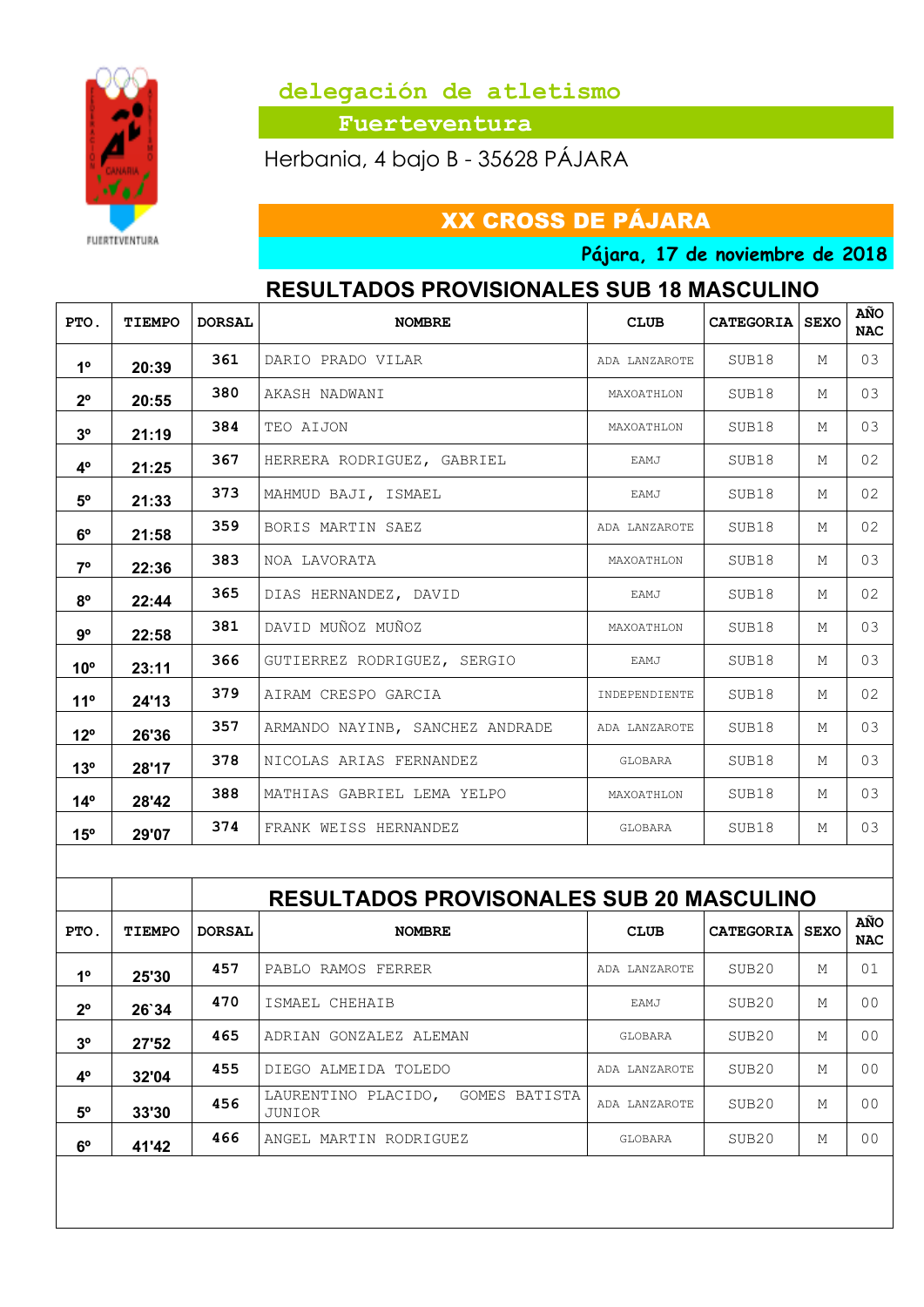#### **RESULTADOS PROVISIONALES SENIOR MASCULINO**

| PTO.           | TIEMPO | <b>DORSAL</b> | <b>NOMBRE</b>                 | <b>CLUB</b>    | <b>CATEGORIA</b> | <b>SEXO</b> | AÑO<br><b>NAC</b> |
|----------------|--------|---------------|-------------------------------|----------------|------------------|-------------|-------------------|
| 1 <sup>°</sup> | 23'31  | 26            | TINGUARO QUINTERO DEL ROSARIO | TFCC           | SENIOR           | М           | 96                |
| $2^{\circ}$    | 23'37  | 27            | MARCOS RIERA VENERO           | TFCC           | SENIOR           | М           | 97                |
| 3 <sup>o</sup> | 23'43  | 23            | SALAH CHEHAIB                 | TFCC           | SENIOR           | М           | 92                |
| $4^{\circ}$    | 26'24  | 25            | JUAN CURBELO MARTIN           | <b>ESENCIA</b> | SENIOR           | М           | 86                |
| $5^{\circ}$    | 26'59  | 19            | AYTHAMI CRESPO CESPON         | ADAL           | SENIOR           | М           | 99                |
| $6^{\circ}$    | 27'06  | 18            | FRANCISCO DIEGO CAMINO BRITO  | AVUTARDA       | SENIOR           | М           | 98                |
| $7^\circ$      | 29'23  | 17            | BORJA CABRERA CUBAS           | <b>ESENCIA</b> | SENIOR           | М           | 96                |
| $8^{\circ}$    | 29'24  | 4             | JUAN MIGUEL CUBAS DENIZ       | <b>ESENCIA</b> | SENIOR           | М           | 96                |
| $9^{\circ}$    | 29'25  | 24            | JUAN M. BENITEZ GONZALEZ      | INDEPENDIENTE  | SENIOR           | М           | 92                |
| $10^{\circ}$   | 33'32  | 21            | CRISTIAN GOPAR RAMOS          | INDEPENDIENTE  | SENIOR           | М           | 88                |

#### **RESULTADOS PROVISIONALES VETERANO MASCULINO**

| PTO.           | <b>TIEMPO</b> | <b>DORSAL</b> | <b>NOMBRE</b>                             | <b>CLUB</b>          | <b>CATEGORIA</b> | <b>SEXO</b> | AÑO<br><b>NAC</b> |
|----------------|---------------|---------------|-------------------------------------------|----------------------|------------------|-------------|-------------------|
| 1 <sup>0</sup> | 24'17         | 156           | RAFAEL<br>TRINIDAD RODRIGUEZ              | <b>ESENCIA</b>       | MASTER           | М           | 82                |
| $2^{\circ}$    | 24'33         | 144           | OSCAR RODRIGUEZ CARBALLO                  | <b>ESENCIA</b>       | MASTER           | М           | 74                |
| 3 <sup>o</sup> | 25'47         | 135           | PEDROSA DEL VALLE<br>DAVID                | INDEPENDIENTE        | MASTER           | М           | 74                |
| 4 <sup>o</sup> | 26'10         | 128           | MARIO C. RODRIGUEZ CARBALLO               | VOLCAN GAIRIA        | MASTER           | М           | 73                |
| 5 <sup>o</sup> | 26'16         | 130           | RUBEN NOVOA                               | FUERTETRAIL          | MASTER           | М           | 67                |
| 6 <sup>o</sup> | 26'26         | 116           | DANIEL GARCÍA MARTÍN                      | C. D.<br>Lanzatletas | <b>MASTER</b>    | $\mathbf M$ | 79                |
| $7^{\circ}$    | 26'36         | 137           | FRANCISCO<br>GABRIEL RODRIGUEZ<br>SANCHEZ | INDEPENDIENTE        | MASTER           | М           | 78                |
| $8^{\circ}$    | 29'07         | 138           | BRAULIO FERNANDEZ GONZALEZ                | INDEPENDIENTE        | MASTER           | М           | 63                |
| $9^{\circ}$    | 29'43         | 129           | TINGUARO REYES GUILLEN                    | GLOBARA              | MASTER           | М           | 78                |
| $10^{\circ}$   | 31'56         | 136           | GREGORIO FONTANILLA OLMEDO                | INDEPENDIENTE        | MASTER           | М           | 65                |
| $11^{\circ}$   | 32'47         | 132           | TANAUSU CABRERA                           | <b>ESENCIA</b>       | MASTER           | M           | 86                |
| $12^{\circ}$   | 36'40         | 107           | LOPEZ-COZAR ARENAS<br>JAIME               | CATM                 | MASTER           | М           | 69                |